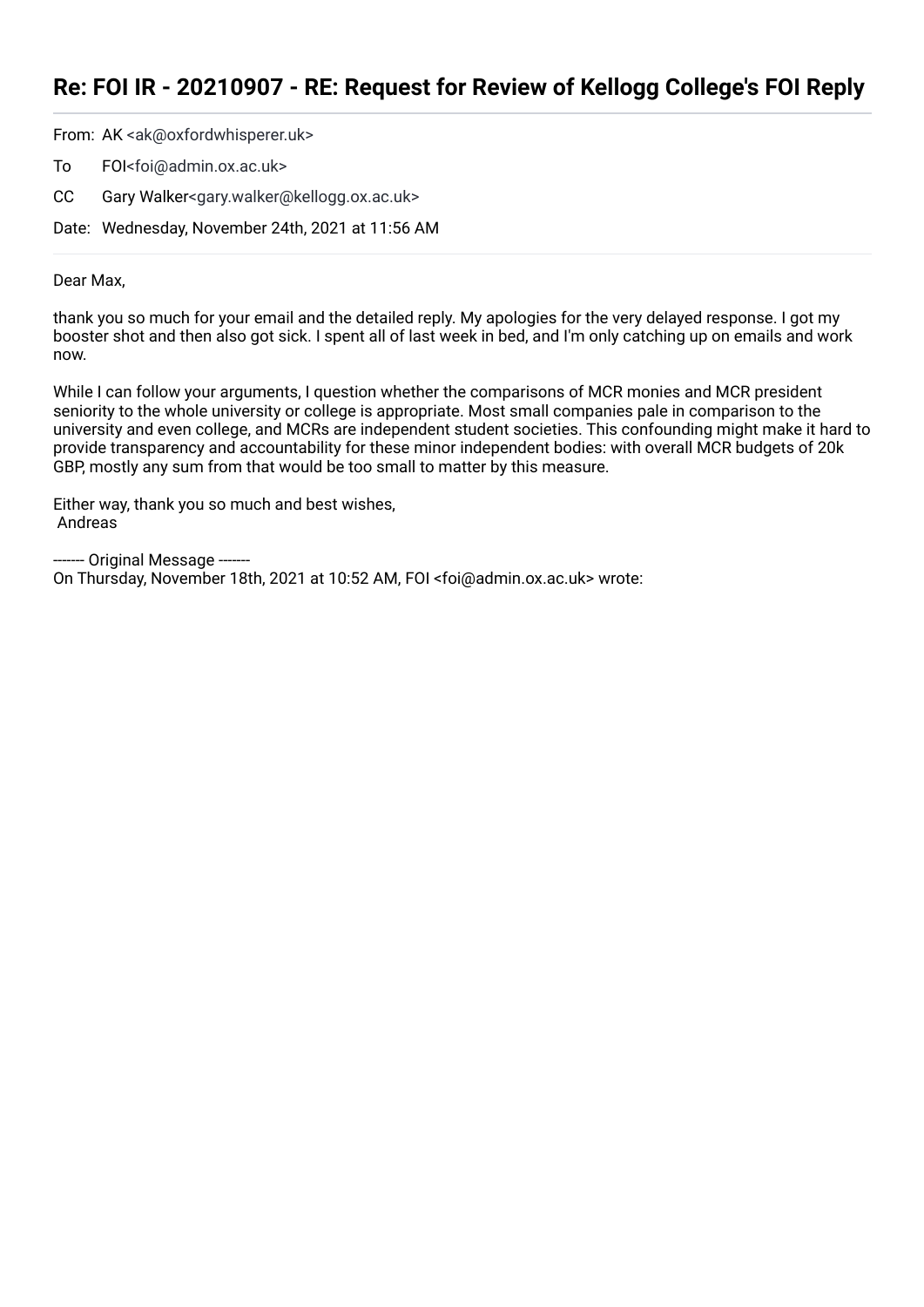Dear Andreas,

With apologies again for the delay, I attach our reply to your request for an internal review of the college's response to your FOI request.

Yours sincerely

Max Todd

Deputy Data Protection Officer/ Deputy Head of Information Compliance

Information Compliance Team

University of Oxford University Offices,

Wellington Square,

Oxford

OX1 2JD

01865 280299



<http://www.admin.ox.ac.uk/councilsec/compliance/aboutcompliance/>

[Please note that I am part-time and that my working days are Monday to Thursday]

**From:** AK <ak@oxfordwhisperer.uk> **Sent:** 09 November 2021 12:30 **To:** FOI <foi@admin.ox.ac.uk> **Subject:** Re: Request for Review of Kellogg College's FOI Reply - FOI/20210907/1

Dear Max,

I hope you're well. Is everything alright?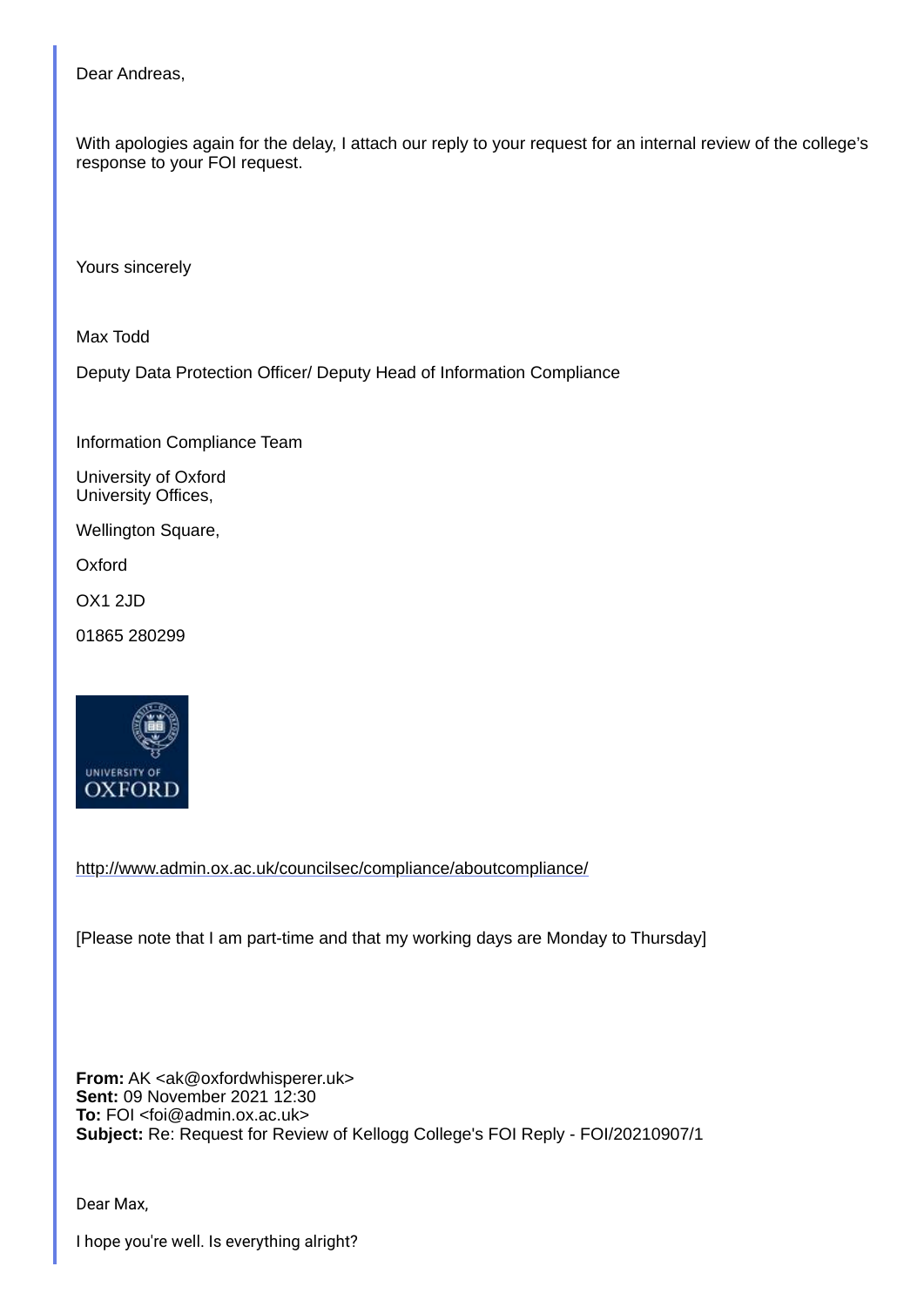November 4th has passed last week, and I haven't heard from you.

All the best, Andreas -------- Original Message -------- On Oct 20, 2021, 11:51, AK <  $ak$   $@ox$  for dwhisperer. uk > wrote:

Dear Max,

Thank you for your reply! I hope you are better now.

Apologies for the delayed reply. I got sick myself and had a paper deadline last week.

I'm looking forward to the response by November 4th.

Best wishes, Andreas

-------- Original Message -------- On Oct 10, 2021, 17:24, FOI < [foi@admin.ox.ac.uk](mailto:foi@admin.ox.ac.uk)> wrote:

Dear Andreas,

Sorry for missing the target date of 7 October. I have just returned to the office after two weeks leave and a spell of illness. I will need more time to complete the review of the college's response to your FOI request. My revised target date for response is no later than 4 November. My apologies again for the delay.

Yours sincerely

## **Max Todd**



Deputy Data Protection Officer/Deputy Head of Information Compliance

Information Compliance Team

Assurance Directorate University of Oxford University Offices, Wellington Square, Oxford, OX1 2JD

T. 01865 280299 | <https://compliance.admin.ox.ac.uk/>

*My working days are Monday - Thursday*

The contents of this email and any attachments may be confidential. If you are not the intended recipient, please do not copy, print, store or forward this email or any attachments, but please notify the sender immediately and then permanently delete the contents.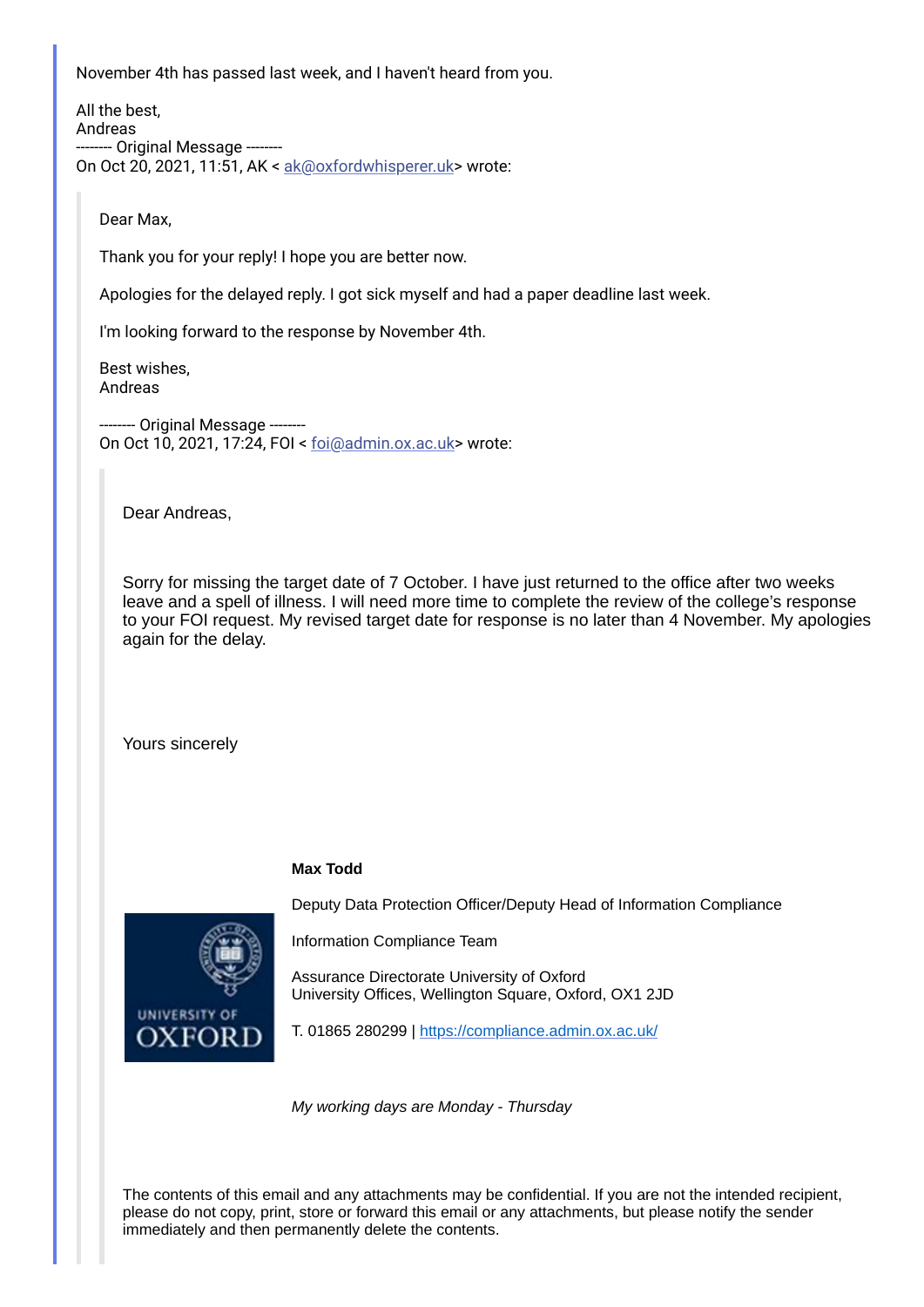**From:** AK < [ak@oxfordwhisperer.uk>](mailto:ak@oxfordwhisperer.uk) **Sent:** 07 October 2021 19:22 **To:** FOI <[foi@admin.ox.ac.uk>](mailto:foi@admin.ox.ac.uk) **Subject:** Re: Request for Review of Kellogg College's FOI Reply - FOI/20210907/1

Dear Information Compliance Team,

I hope you're well.

What is the status of the response?

Today was your target for the substantive response.

Thanks in advance.

Best wishes, Andreas

-------- Original Message -------- On Sep 8, 2021, 10:10, FOI < [foi@admin.ox.ac.uk>](mailto:foi@admin.ox.ac.uk) wrote:

Dear Andreas Kirsch,

I write to acknowledge your request of FOI/20210907/1 for a review of the University's response to your request for information under the Freedom of Information Act.

The University's aim is to respond to internal review requests within 20 working days. Our target therefore is to send you a substantive response by 07/10/2021.

Yours sincerely,



**Information Compliance Team**

Assurance Directorate | University of Oxford [U](https://www.ox.ac.uk/)niversity Offices, Wellington Square, Oxford, OX1 2JD